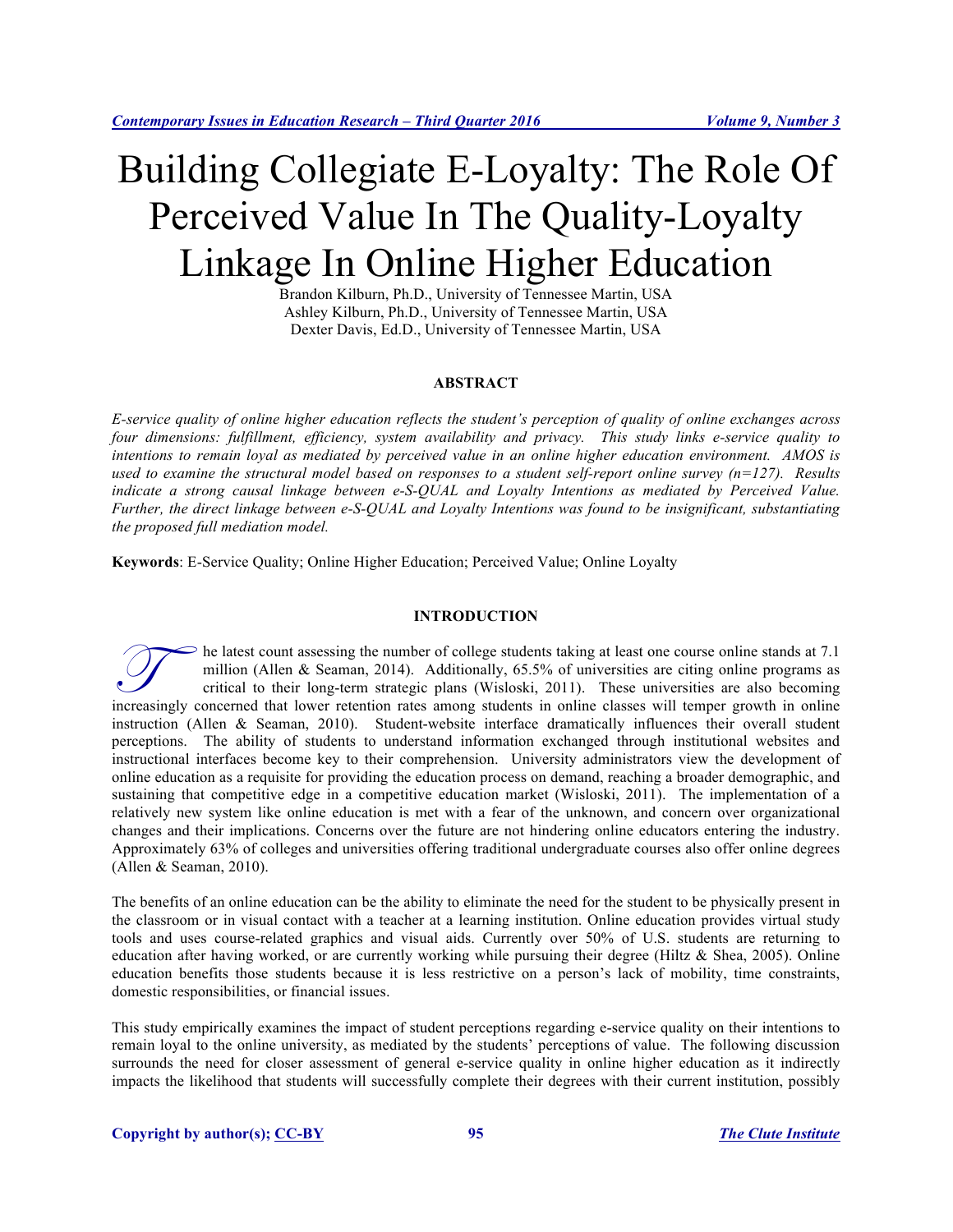increase their frequency or quantity of exchanges with the university, or spread positive word-of-mouth regarding their online collegiate experience.

#### **E-S-QUAL AND PERCEIVED VALUE**

With a growth in online enrollment, additional demands are being placed on technological systems, professorstudent communication and consistency in online delivery of educational goals. Universities are aggressively considering quality control and assessment in the online environment (Abdullah, 2006). Currently, measures of success within the online university center mainly on student retention and program completion. Often, these indicators become measures of activity instead of true measures of the quality of students' educational service (Soutar & McNeil, 1996). Gauging the e-service quality of online education is about fostering positive change to enhance the learning experience for online students. More importantly, it is vital that universities fully understand the strategic and financial implications of student quality perceptions.

Studies have long shown that high levels of service quality positively influence customer satisfaction (Cronin  $\&$ Taylor, 1992; Parasuraman, Zeithaml, & Berry, 1988) and can provide a competitive advantage. Universities are now concerned with values, skills and abilities of their graduates (Ginsberg, 1991; Lawson, 1992), but also gauging how much their students appreciate their educational experience. Educators are coming under close scrutiny for that perceived quality that they provide to the students. The current system of performance indicators setup by the government that determines funding is opposed by most working within education. The problems are vast in constructing performance indicators in education. One problem is that these indicators become measures of activity instead of true measures of the quality of students' educational service (Soutar & McNeil, 1996). The provision of education coincides with the indicators but fail to measure anything in a comprehensive way.

Wolfinbarger and Gilly (2003) found that reliability/fulfillment ratings were the strongest predictor of customer satisfaction and quality, and the second strongest predictor of intentions to repurchase at a site. Parasuraman, Zeithaml and Malhotra (2005) suggest that customers' assessment of a website's quality includes not only experiences during their interactions with the site, but also post-interaction service aspects (i.e., fulfillment, returns). The authors' *e*-S-QUAL measure broadly assesses the extent to which a website facilitates efficient and effective shopping, purchasing, and delivery (Parasuraman, et al., 2005) across four dimensions: efficiency, fulfillment, system availability and privacy.

Efficiency is the simplicity and quickness of entering and using a website (Parasuraman, et al., 2005). Efficiency reflects how intuitive a website is to a user. Fulfillment recognizes the extent to which the site's claims about order delivery and item availability are fulfilled (Parasuraman, et al., 2005). Such claims can include billing, product information, having items in stock and delivering what the customer ordered within the designated time frame. Fulfillment may also refer to the ability of the site to meet the user's expectations. The third dimension of e-S-QUAL is system availability. System availability reflects the correct technological performance of the institution's website (Parasuraman, et al., 2005). How often a website is unavailable or improperly functioning reflects its system availability. The fourth and final dimension of e-S-QUAL is privacy: the level of safety and protection a student feels while on their university's learning website.

Perceived value in a services setting is a customer's global assessment of utility resulting from a comparison of what a customer expects versus what they experience (Zeithaml, 1988). Customers analyze the difference between their benefits (e.g., quality, convenience (Monroe, 1990)) and costs (monetary and non-monetary (Cronin, Brady & Hult, 2000; Dodds, Monroe, & Grewal, 1991; Monroe, 1990). Additionally, e-service quality has been repeatedly linked to perceived value (Santouridis, Trivellas & Tsimonis, 2012).

Research to date has assessed online higher education in terms of pedagogy, instructor-student collaboration, assignment/project appropriateness, virtual educational delivery and social ramifications of online versus traditional higher education formats (O'Neill, Singh, & O'Donoghue, 2004; Raj, Walters & Rashid 2009; Unwin, 2003). Alternatively, universities are increasingly becoming concerned with more global assessments of quality and performance. Institutions of higher education, though imparting knowledge, are after all, businesses. *e*-S-QUAL has shown to be particularly useful when applied to broad business models, like online banking, online bill-pay

### **Copyright by author(s); CC-BY 96** *The Clute Institute*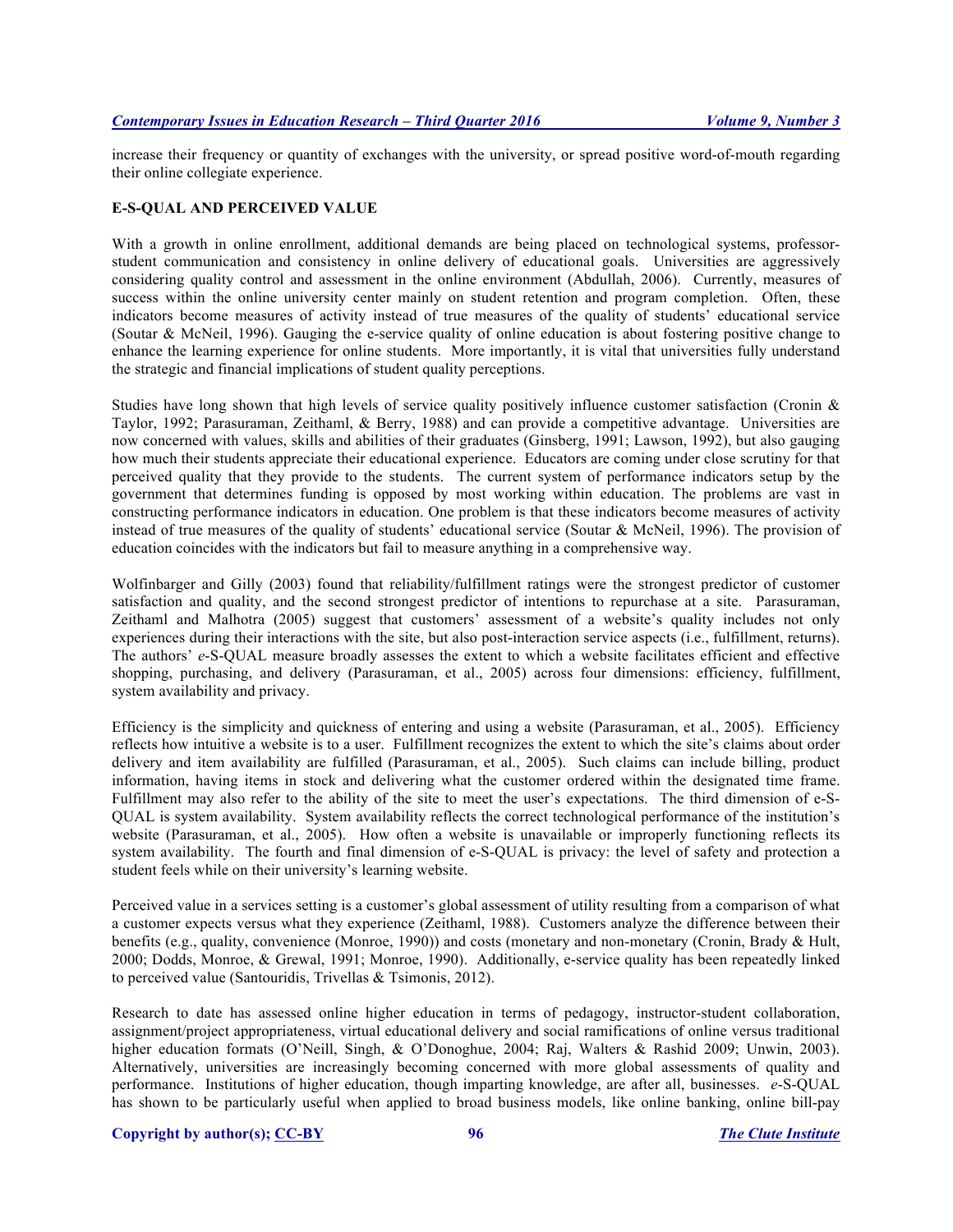services, and online-only businesses, (i.e. amazon.com, google.com, and online gaming services). The linkage from e-service-quality and perceived value is hypothesized to be positive and direct.

**H1:** e-service quality is a significant determinant of perceived value.

# **Perceived Value and Loyalty in Online Higher Education**

e-Loyalty is referred to as the "stickiness" of a customer to an online outlet (Reichheld & Shefter, 2000). Despite an intial diagnosis that online customers tend to demonstrate lower capacity for loyalty, online customers are actually proving a higher tendency to remain with an online exchange partner despite ease of movement and increased accessibility. We've heard for years (Reichheld & Sasser, 1990) that the economic benefit of retaining customers in a traditional organization far exceeds the acquisition of new customers. Further, the up-front cost of the purely online customer tends to be higher than the face-to-face customer. Remarkably, however, profits have shown to increase at a much faster rate with purely online customers (Reichheld & Shefter, 2000). The justification for the promotion of e-loyalty is evident.

Allen and Seaman (2010) reported that approximately 73% of online universities feel that a focus on increasing retention rates of online students is an "important" area of concern. Therefore, the next chapter of the online university saga will shift the focus from growth strategy to the effective retention and leverage of current learners. Increased usage, benefit maximization, preference, concise evoked sets, positive word of mouth, and decreased costs to serve become probable with continue-use customers (Reichheld & Sasser, 1990).

In higher education settings, high perceived value and resulting increased loyalty intentions will materialize as reenrollment the following semester, encouraging fellow peers to enroll, or perhaps alumni encouraging their children to seek education at their alma mater. Approaches to achieving e-loyalty are multiple and varied to include trust, perceived value, customer satisfaction (Oliver, 1980; Parasuraman, et al.,, 2005; Sugiati, Thoyib, Hadiwidjoyo, & Setiawan, 2013). Perceived value is posited as a mediator of the e-service quality-loyalty linkage.

Students' intentions to remain loyal capture their attitude or behavioral intent to remain a customer of a particular service provider through repeat purchases (Hallowell, 1996; Jones & Sasser, 1995). The relationship between service quality and increased profitability can provide a competitive advantage by repeat sales, positive word-ofmouth, customer loyalty, and competitive product differentiation (Brown & Swartz 1989; Chao, Lee & Ho, 2009; Cronin & Taylor, 1992; Parasuraman, et al., 1988). Research has determined that loyalty is an outcome of service provider image, perceived service quality, switching costs, as well as satisfaction (Aydin & Ozer, 2005). Substantial research also links service quality perceptions to service customers' loyalty intentions through the mediating effect of perceived value (Parasuraman, et al., 2005; Swaid & Wigand, 2012).

**H2:** Perceived value mediates the e-service quality  $\rightarrow$  loyalty linkage.

Existing research has framed perceived value as a significant mediator from indicator variables and loyalty intentions (Parasuraman, et al., 2005; Swaid & Wigand, 2012). This study will substantiate those findings by hypothesizing that there will be a weak, non-significant direct linkage from e-service quality and loyalty.

**H3:** e-service quality and loyalty will be significantly, directly related.

# **METHOD AND ANALYSIS**

# **Measures**

Parasuraman, et al.'s (2005) e-S-QUAL measure broadly assesses the extent to which a website facilitates efficient and effective shopping, purchasing, and delivery (Parasuraman, et al., 2005). The 20-item scale has four dimensions: efficiency (i.e., Is navigation easy? Can transactions be completed quickly? Does the website load fast?), fulfillment (i.e., Are orders delivered as promised and offers described truthfully?), system availability (i.e., Is the site always available? Does it launch right away?), and privacy (i.e., Information privacy is protected and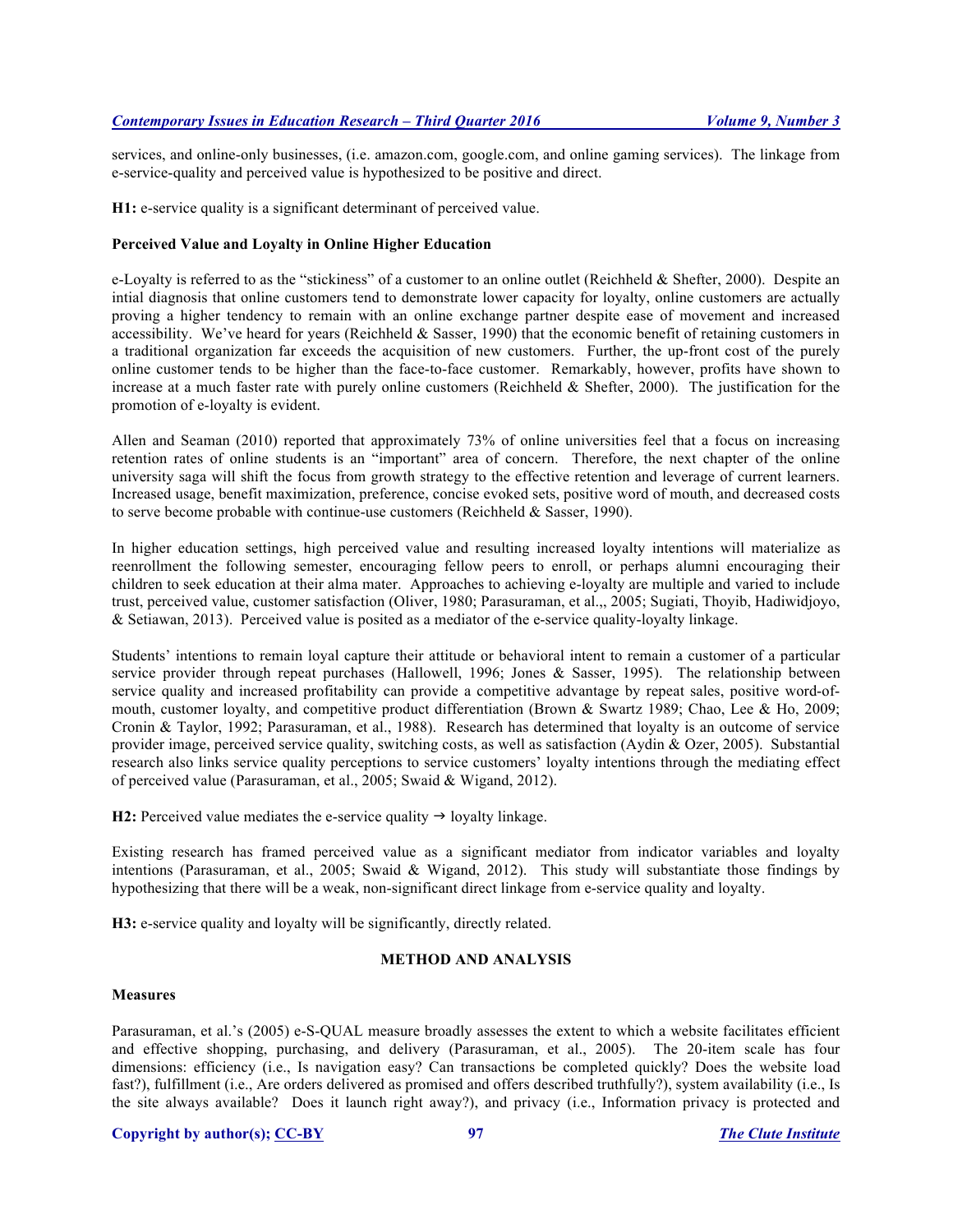personal information is not shared with other sites). Responses were given based on a 5-point scale (1-strongly disagree to 5-strongly agree) based on Parasuraman et al.'s (2005) four dimensions of e-service quality. The composite e-S-QUAL scale's reliability is sufficient ( $\alpha$ =.954) (Nunnally, 1978).

Perceived value gauges students' aggregate impressions of the institutions' price, convenience and control (Parasuraman, et al., 2005). The perceived value scale had sufficient reliability ( $\alpha$ =.890) (Nunnally, 1978). Finally, the study measures the loyalty intentions among current students through a five-item behavioral loyalty scale developed by Zeithaml, Berry, and Parasuraman (1996). The loyalty intentions scale demonstrates sufficient reliability in this study ( $\alpha$ =.960) (Nunnally, 1978).

# **Data Collection**

Data was collected from undergraduate and graduate students at a 4-year click and mortar university located in the Southeastern US. The regionally-accredited state university offers undergraduate degrees as well as Master degrees online. A self-report online survey was administered using Qualtrics. A total of 146 students out of 941 students taking at least one online course responded to the initial survey request. 19 of the survey responses were partially completed and subsequently dropped from the final sample  $(n=127)$ . This sample size exceeds the minimum standard of 5 respondents per item needed to conduct factor analysis (Stevens, 1996). Approximately 70% of the sample indicated taking solely online classes for their purely online degree, while the remainder took a mixture of both live and online classes to complete their degrees. The majority of students ranged in age between 23 and 47. Student classification consisted of primarily juniors, seniors, and those in a graduate program at 22%, 33%, and 18%, respectively.

#### **Assessment of e-S-QUAL**

The structural integrity of *e-S-QUAL* was assessed by performing Confirmatory Factor Analysis using Maximum Likelihood in AMOS as suggested by Parasuraman, et al., (2005) (Figure 1). The CFA of the 2nd- order measurement model suggests that each of the four dimensions load significantly onto *e-S-QUAL* with loadings exceeding .40. More specifically, the four factors account for approximately 81% of the variance in *e-S-QUAL*. Discriminant validity among each of the four factors was also assessed by examining the interfactor correlations (.45 to .69), indicating that each factor is distinct from the others. The standardized regression coefficients, or construct loadings, of the four factors to the second-order construct of *e-S-QUAL* are largely acceptable (> .70) with one exception of the privacy factor (.45).





The 22-item *e-S-QUAL* measurement model indicates good fit of the model with the data  $\lambda^2 = 608.337$ . Further, the goodness of fit indices indicate that the data fits the model well (CFI = .862, NFI = .821, RFI = .795). RMSEA is slightly high (.14), although it is found acceptable given the standards of Browne and Cudeck (1993). Reliability of the composite scale is satisfactorily high at ( $\alpha$ =.954) exceeding Nunnally's .70 standard (1978). The coefficient alphas for each of the e-S-QUAL dimensions range from .914 to .986. In summary, there is sufficient evidence for convergent and discriminant validities for the e-S-QUAL scale.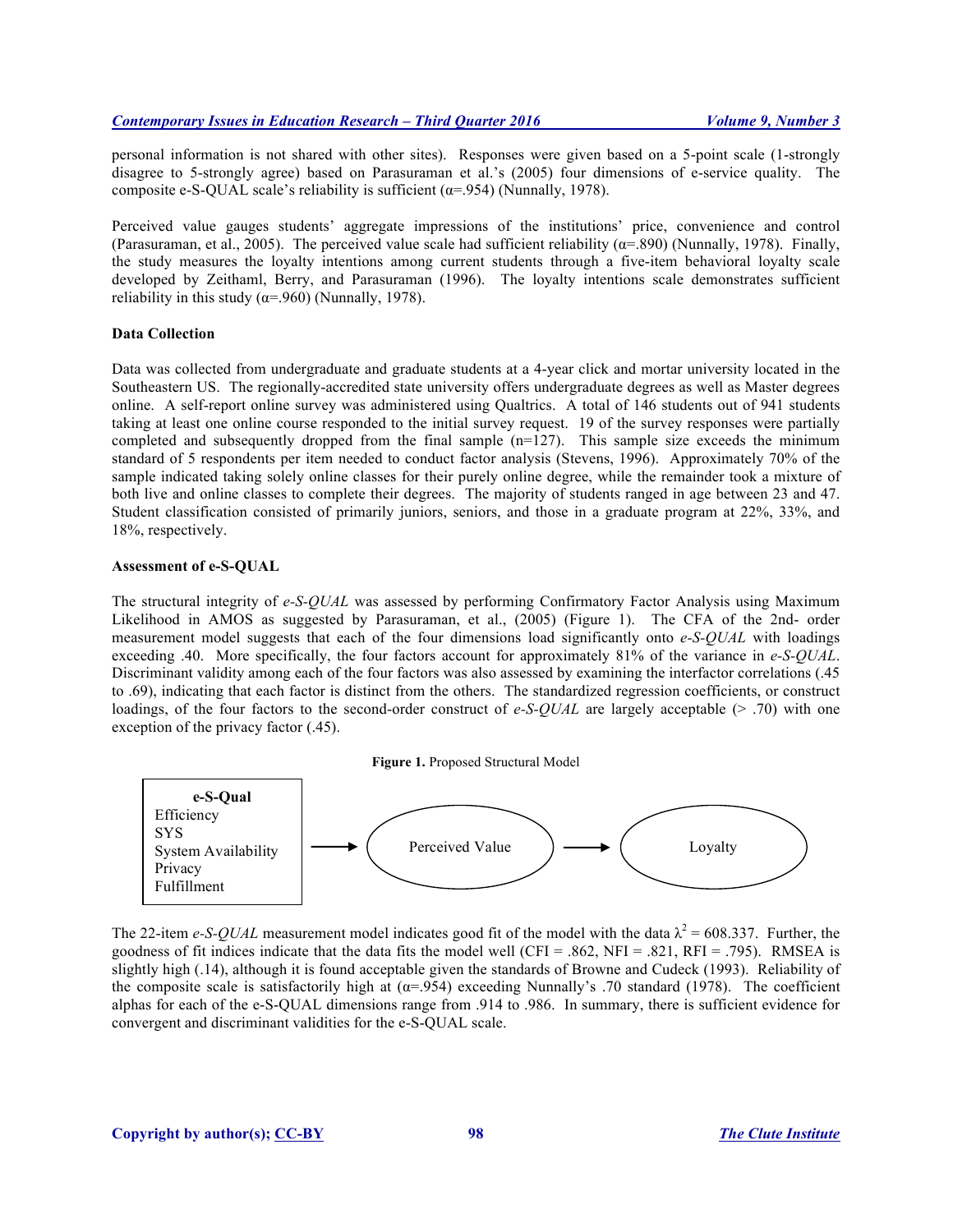# **Structural Model**

Structural equation modeling using AMOS was used to assess the structural model ( $e$ -S-QUAL  $\rightarrow$  Perceived Value  $\rightarrow$  Loyalty Intentions). The 2nd-order structural model demonstrated relatively good fit of the data to the model with  $\lambda^2 = 1078.891$  (Table 1). Further, the goodness of fit indices indicate that the data fits the model well (CFI = .828, NFI = .762, RFI = .739). RMSEA, however, was slightly high, at .13. The RMSEA finding is acceptable given the standards of Browne and Cudeck (1993). Coincidentally, Parasuraman et al., (2005) also identified a high RMSEA for the e-S-QUAL in their original nomological assessment of the scale. In their study, the authors offered large sample sizes as possible explanation of the high RMSEA. This study's sample size was significantly smaller, and resulted in a slight decrease in RMSEA from .16 to .13.

| <b>Table 1. Structural Model Results (MI)</b> |  |
|-----------------------------------------------|--|
| $(\mathcal{N} = 127)$                         |  |

| 111 1277<br><b>Hypotheses</b>                                                | Sig. | Estimates $a\beta$ | $\mathbf{D}^2$ |
|------------------------------------------------------------------------------|------|--------------------|----------------|
| <b>H1:</b> e-service quality $\rightarrow$ Perceived Value, <i>reject Ho</i> | .00. | 0.900              | 0.223          |
| <b>H2:</b> Perceived Value $\rightarrow$ Loyalty, reject Ho                  | .02  | 0.635              | 0.318          |
| <b>H3:</b> e-service quality $\rightarrow$ Loyalty, <i>fail to reject Ho</i> | .43  | 0.635              |                |
| <b>Goodness of fit statistics:</b>                                           |      |                    |                |
| $\lambda$ 2 = 1078.891, PROB. LEVEL=.000                                     |      |                    |                |
| $df = 370$                                                                   |      |                    |                |
| $CFI = .828$                                                                 |      |                    |                |
| $GFI = .601$                                                                 |      |                    |                |
| $AGFI = .531$                                                                |      |                    |                |
| $TLI = .812$                                                                 |      |                    |                |
| $RMSEA = .13$                                                                |      |                    |                |
| $PCLOSE = .000$                                                              |      |                    |                |

a = standardized loadings per Maximum Likelihood model using AMOS

H1 is supported. H1 states that there is a significant relationship between e-service quality and perceived value (sig.=.000; reject null). This finding is expected based on past research. The linkage between e-service quality and perceived value indicates that online users base their assessment of benefits vs. costs on their interaction quality with the website used by the higher education institutions.

Results suggest that H2 is supported (sig. .02) indicating that the hypothesis of perceived value and its positive, direct linkage with loyalty is significant. Further, H<sub>3</sub><sub>0</sub> correctly states that there is evidence that there is no direct linkage between e-service quality and loyalty (sig.=.43; fail to reject null). This finding is as expected given the a priori theory of a mediated relationship between e-service quality and loyalty. The mediated relationship between eservice quality and loyalty intentions by perceived value indicates that the institution's attempts to improve the quality of educational websites as a means of increasing perceived value among students are well-founded. Without movement in the student value equation assessment, an increase in loyalty from investments in service quality improvement will, according to these findings, prove futile.

# **MANAGERIAL IMPLICATIONS**

Institutions of higher education, whose main objective is to impart knowledge, also happen to be businesses. Currently over 50% of U.S. students are returning to education after having worked, or are currently working while pursuing their degree (Hiltz & Shea, 2005). One of the most powerful trends influencing business strategy is service quality (Cronin & Taylor, 1992; Parasuraman, et al., 1988). Results indicate an extremely strong causal linkage between e-S-QUAL and Loyalty Intentions as mediated by student perceptions of value. Further, the direct linkage between e-S-QUAL and Loyalty Intentions was negative and non-significant. This study provides more substantiation for the proposed full mediation model indicating the strength of the quality-perceived value-loyalty intentions linkage so well substantiated in research.

Universities are aggressively considering quality control and assessment in the online environment (Abdullah, 2006). Currently, measures of success within the online university center mainly on student retention and program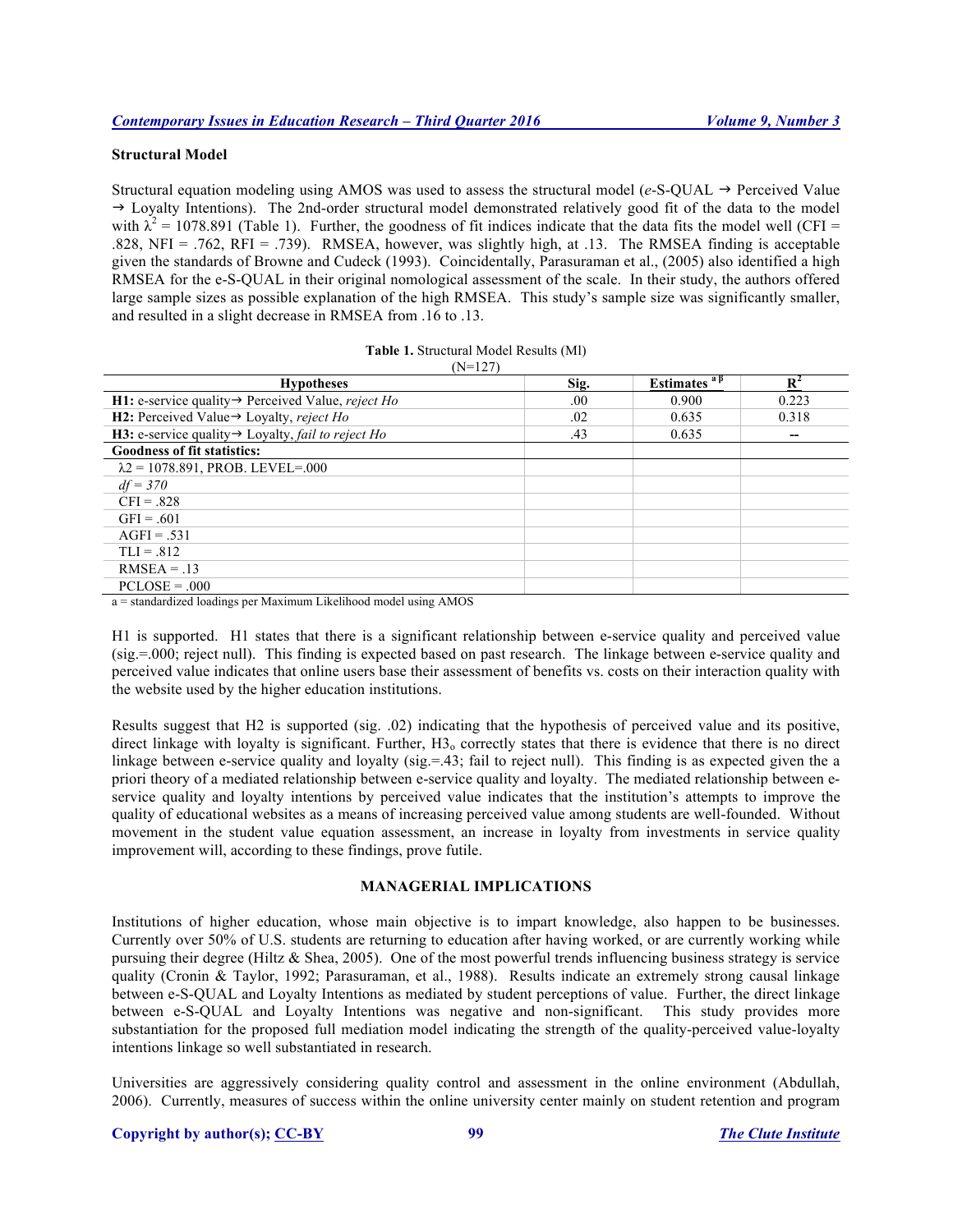# *Contemporary Issues in Education Research – Third Quarter 2016 Volume 9, Number 3*

completion. Universities are increasingly becoming concerned with more global assessments of quality and performance. Institutions of higher education, as discussed herein, are businesses expected to retain their customers, generate income and establish a point of differentiation. Often, these indicators become measures of activity instead of true measures of the quality of students' educational service (Soutar & McNeil, 1996). Gauging the e-service quality of online education is about fostering positive change to enhance the learning experience for online students. More importantly, it is vital that universities fully understand the strategic and financial implications of student quality perceptions.

# **ACKNOWLEDGEMENTS**

Partially Funded by Project RITE (Research of Instructional Technology in Education) Grant, University of Tennessee

# **AUTHOR BIOGRAPHIES**

**Dr. Brandon Kilburn** is currently an Associate Professor at the University of Tennessee Martin. Dr. Kilburn earned his Ph.D. from the University of Memphis with a major in Management. He has had manuscripts published in *Academy of Marketing Studies Journal, and NACE Journal.* Dr. Kilburn's research focus is on leadership, organizational communication with emphasis on upward feedback, and followership in organizations

**Dr. Ashley Kilburn** is currently an Associate Professor at the University of Tennessee Martin. She earned her Ph.D. from the University of Memphis. Dr. Kilburn's major was marketing, with a minor in management. She has had manuscripts published in *Academy of Marketing Studies Journal, International Journal of Internet Marketing and Advertising, Services Marketing Quarterly, and NACE Journal*. Dr. Kilburn's research stream includes service quality, service delivery, internal market orientation, internal customer orientation.

**Dr. Dexter Davis** is currently an Assistant Professor at the University of Tennessee Martin. He earned his Ed.D. from United States Sports Academy with a major in Sport Management. Dr. Davis has published in the *College Student Journal, Korean Journal of Business Administration,* and *The Sports Journal.* Dr. Davis focuses primarily on Sport Business and experiential learning in higher education.

#### **REFERENCES**

- Abdullah, F. (2006). The Development of HEdPERF: A New Measuring Instrument of Service Quality for The Higher Education Sector, *International Journal of Consumer Studies*, 30 (6), pp. 569–581.
- Allen, E. & Seaman, J. (2010). Growing by Degrees: Online Education in the United States, Sloan Consortium, pp. 1-30, http://www.sloanconsortium.org/publications/survey/pdf/learningondemand.pdf
- Allen, E. & Seaman, J. (2014). Grade change: tracking online education in the United States, Sloan Consortium, pp. 1-45, http://www.onlinelearningsurvey.com/reports/gradechange.pdf
- Aydin, S. & Ozer, G. (2005). The analysis of antecedents of customer loyalty in the turkish mobile telecommunication market, *European Journal of Marketing*, 39 (7/8), pp. 910-925.
- Browne, M. & Cudeck, R. (1993). Alternative Ways of Assessing Model Fit, in Testing Structural Equation Models, Kenneth A. Bollen and J. Scott Long, eds. Newbury Park, CA: Sage, pp. 136-62.
- Brown, S. & Swartz, T. (1989). A Gap Analysis of Professional Service Quality, *Journal of Marketing*, 53 (2), pp. 92-98.
- Chao, Y., Lee, G. & Ho, Y. (2009). Customer Loyalty in Virtual Environments: An Empirical Study in e-Bank, *AIP Conference Proceedings*, 1148(1), pp. 497-500.
- Cronin, J. & Taylor, S. (1992). Measuring Service Quality: A Reexamination and Extension, *Journal of Marketin*g, 56 (July), pp. 55-68.
- Cronin, J., Brady, M. K., & Hult, G. (2000). Assessing the effects of quality, value, and customer satisfaction on consumer behavioral intentions in service environments, *Journal of Retailing*, 76, pp. 193-218.
- Dodds, W.B., Monroe, K.B., & Grewal, D. (1991). Effects of price, brand, and store information on buyers' product evaluations, *Journal of Marketing Research*, 28(3), pp. 307-319.
- Hallowell, R. (1996). The relationships of customer satisfaction, customer loyalty, and profitability: an empirical study, *International Journal of Service Industry Management*, 7(4),pp. 27-42.
- Hiltz, S., & Shea, P. (2005). The student in the online classroom. In S. Hiltz & R. Goldman (Eds.), Learning together online: Research on asynchronous learning networks (pp. 145-168). Mahwah, NJ: Erlbaum.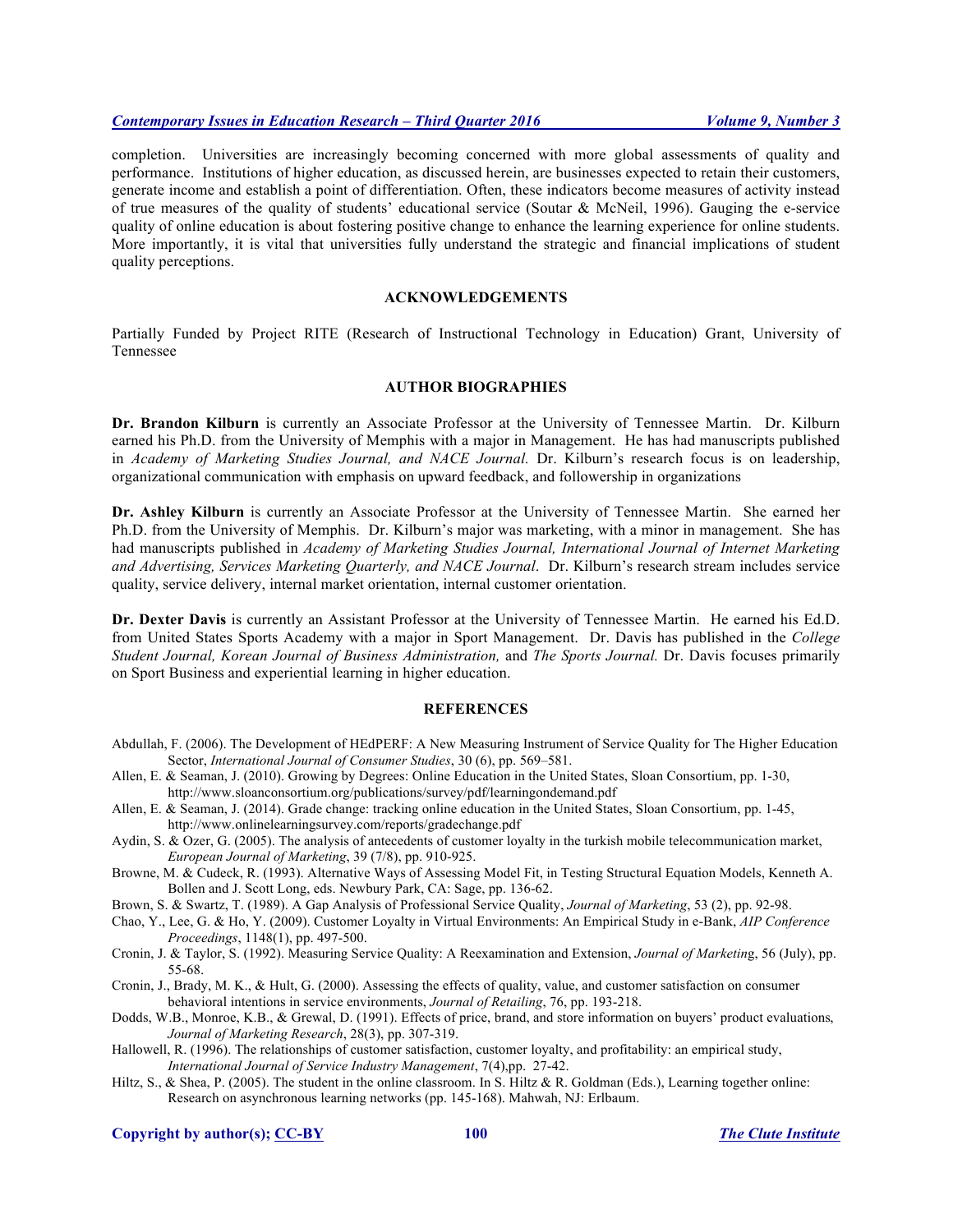# *Contemporary Issues in Education Research – Third Quarter 2016 Volume 9, Number 3*

Jones, T. & Sasser, W. (1995). Why satisfied customers defect, *Harvard Business Review,* 73(6), pp. 88-99.

Monroe, K. B. (1990). Pricing: Making Profitable Decisions (2nd ed.). New York: McGraw-Hill.

Nunnally, J. C. (1978). Psychometric theory (2nd ed.). New York: McGraw-Hill

O'Neill, K. Singh, G. & O'Donoghue, J. (2004). Implementing eLearning Programmes for Higher Education: A Review of the Literature Journal of Information Technology Education, p. 3.

Parasuraman, A., Zeithaml, V. & Berry, L. (1988). SERVQUAL: A Multiple-Item Scale for Measuring Service Quality, *Journal of Retailing*, 64 (1), pp. 12-40.

Parasuraman, A., Zeithaml, V & Malhotra, (2005). E-S-QUAL: A Multiple-Item Scale for Assessing Electronic Service Quality, *Journal of Service Research*, 7(10), pp. 1-21.

Raj, R., Walters, P. & Rashid, T. (2009). Events Management: An Integrated and Practical Approach, Los Angeles, CA, Sage Publications.

Reichheld, F. F. & Sasser, Jr., W. E. (1990). Zero defections. Quality comes to services, *Harvard Business Review*, 68(5), pp. 105-111.

Reichheld, F.F. & P. Schefter (2000). E-Loyalty: Your Secret Weapon on the Web, *Harvard Business Review*, 78(4), pp. 105- 113.

Santouridis, I., Trivellas, P. & Tsimonis, G. (2012). Using E-S-QUAL to measure internet service quality of commerce web sites in Greece, *International Journal of Quality and Service Sciences*, 4(1), pp. 86-98.

Soutar, G. & McNeil, M. (1996). Measuring service quality in a tertiary institution, *Journal of Educational Administration*, 34, pp. 72–82.

Stevens, J. (1996). Applied multivariate statistics for the social sciences, Lawrence Erlbaum, Mahwah, NJ.

Swaid, S. & Wigand, R. (2012). The Effect of perceived Site-to-Store Service Quality on Percieved a Value and Loyalty Intentions in Multichannel Retailing, *International Journal of Management*, 29 (3).

Unwin, D. (2003). Information support for e-Learning: principles and practice, UK eUniversities Worldwide Summer. In Sajja, P.S. (2008) Enhancing quality in e-Learning by knowledge-based IT support, International Journal of Education and Development using ICT, Vol. 4, No. 1, www.ijedict.dec.uwi.edu

Wisloski, J. (2011). Online Education Study: As Enrollment Rises, Institutions See Online Education as a 'Critical Part' of Growth, Online Education Information, http://www.geteducated.com/online-education-facts-and-statistics/latest-onlinelearning-news-and-research/461-online-education-study-increasing-enrollment

Wolfinbarger, M. & Gilly, M. (2003). Why Consumers Shop Online, Who They Are, and What they Want, in The Internet Encyclopedia, ed. Hossein Bigdoli, John Wiley (December).

Zeithaml, V. (1988). Customer perceptions of price, quality, and value: a means-end model and synthesis of evidence, *Journal of Marketing,* 52 (July), pp. 2-22.